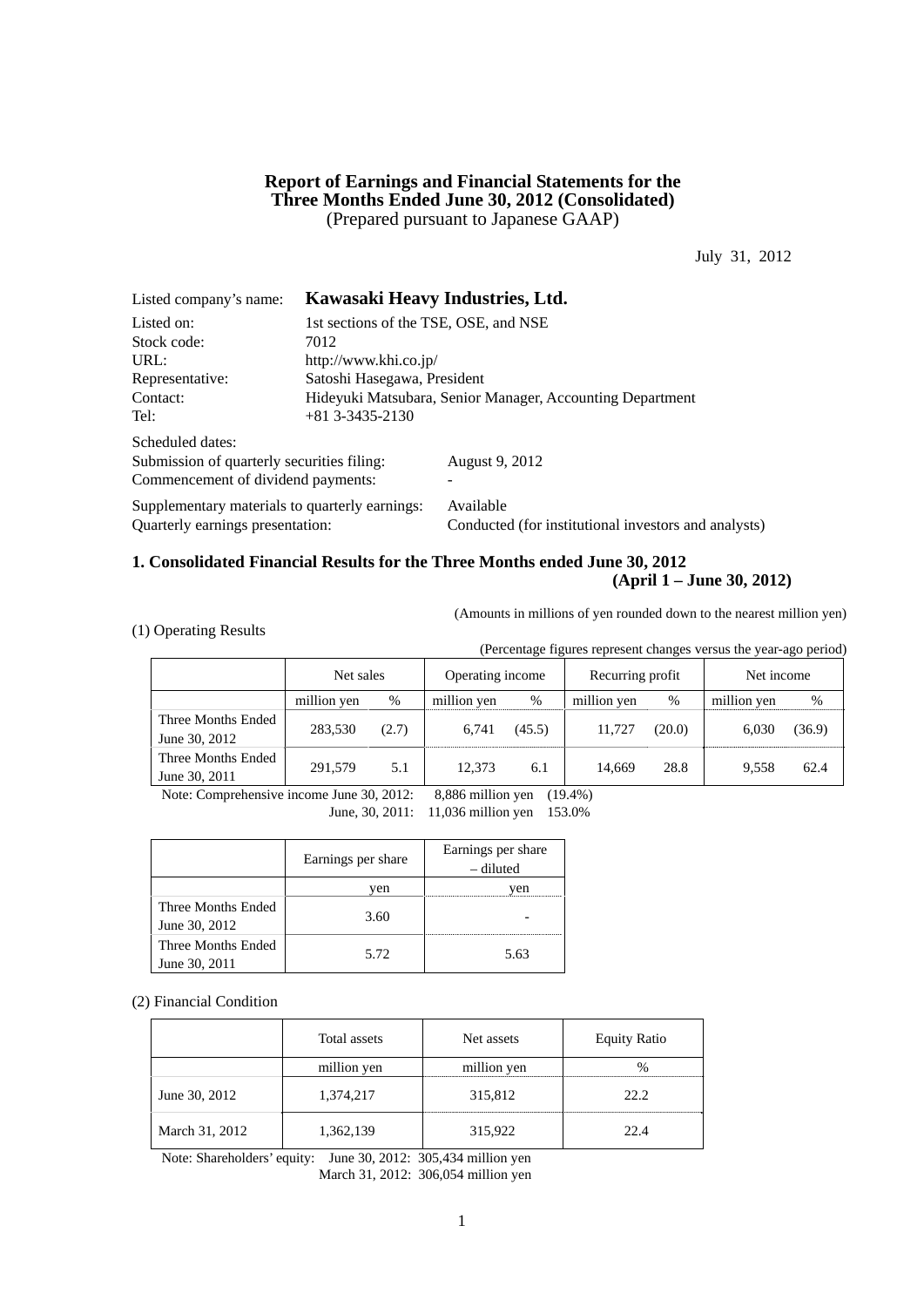## **2. Dividends**

|                                          | Dividend per share       |               |              |                  |           |  |  |
|------------------------------------------|--------------------------|---------------|--------------|------------------|-----------|--|--|
|                                          | End of first             | End of second | End of third | End of financial |           |  |  |
| Record date or term                      | quarter                  | quarter       | quarter      | vear             | Full year |  |  |
|                                          | yen                      | yen           | yen          | yen              | yen       |  |  |
| Year ended<br>March 31, 2012             | $\overline{\phantom{0}}$ | 0.00          |              | 5.00             | 5.00      |  |  |
| Year ending<br>March 31, 2013            | $\overline{\phantom{0}}$ |               |              |                  |           |  |  |
| Year ending March<br>31, 2013 (forecast) |                          | 0.00          |              | 5.00             | 5.00      |  |  |

Note: Revisions to the most recently announced dividend forecast: None

#### **3. Forecast of Consolidated Earnings for the Year Ending March 31, 2013 (April 1, 2012 – March 31, 2013)**

(Percentage figures represent changes versus the year-ago period)

|                                                   | $\alpha$ or original represent origins to the point and political |     |                  |        |                  |        |             |        |                       |
|---------------------------------------------------|-------------------------------------------------------------------|-----|------------------|--------|------------------|--------|-------------|--------|-----------------------|
|                                                   | Net sales                                                         |     | Operating income |        | Recurring profit |        | Net income  |        | Earnings per<br>share |
|                                                   | million yen                                                       | %   | million yen      | %      | million yen      | $\%$   | million yen | %      | yen                   |
| For six months<br>ending<br>September 30,<br>2012 | 620,000                                                           | 5.9 | 20,000           | (24.8) | 24,000           | (11.8) | 14.000      | (21.4) | 8.37                  |
| Full year                                         | 1,380,000                                                         | 5.8 | 52,000           | (9.5)  | 56,000           | (11.9) | 34,000      | 45.7   | 20.33                 |

Note: Revision to the most recently announced earnings forecast: None

## **4. Other Information**

1) Changes affecting the status of material subsidiaries (scope of consolidation): None

\*This refers to additions and removals of material subsidiaries to and from the consolidated group during the period. For further details, see "Changes affecting the status of material subsidiaries (scope of consolidation)" on page 9 in the Accompanying Materials.

2) Accounting procedures specific to preparation of quarterly consolidated financial statements: Yes \*For further details, see "Accounting procedures specific to preparation of quarterly consolidated financial statements" on page 9 in the Accompanying Materials.

3) Changes in accounting policies, changes in accounting estimates, and correction of errors

- (1) Changes in accounting policies in accord with revisions to accounting standards: Yes
- (2) Changes in accounting policies other than (1): None
- (3) Changes in accounting estimates: Yes
- (4) Correction of errors: None
- \* The above changes correspond to Article 10-5 in the "Ordinance on Terminology, Forms and Preparation Methods of Quarterly Consolidated Financial Statements." For further details, see "Changes in accounting policies, changes in accounting estimates, and correction of errors" on page 9 in the Accompanying Materials.

4) Number of shares issued and outstanding (common stock)

(1) Number of shares issued as of period-end (including treasury stock) June 30, 2012: 1,671,892,659 shares March 31, 2012: 1,671,892,659 shares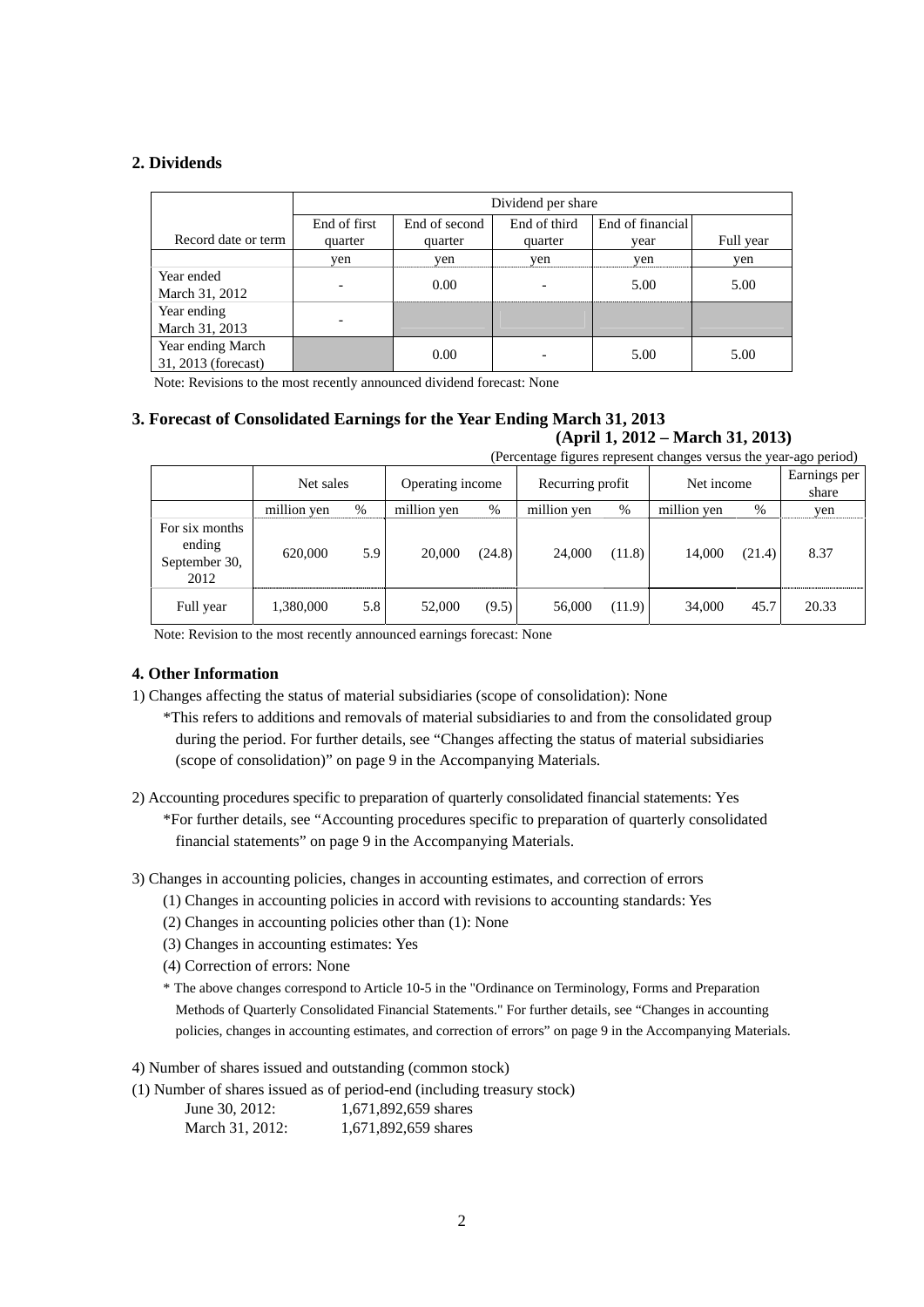| (2) Number of shares held in treasury as of period-end |               |
|--------------------------------------------------------|---------------|
| June 30, 2012:                                         | 79.451 shares |
| March 31, 2012:                                        | 77.126 shares |

| (3) Average number of shares during respective periods |                      |
|--------------------------------------------------------|----------------------|
| Three months ended June 30, 2012:                      | 1.671.813.479 shares |
| Three months ended June 30, 2011:                      | 1,670,759,373 shares |

## **Quarterly review status**

This report is exempt from the quarterly review of accounts conducted in accord with Japan's Financial Instruments and Exchange Act. As of this report's publication, the quarterly review of the quarterly financial results had not been completed.

### \* Appropriate Use of Financial Forecasts and Other Important Matters Forward-Looking Statements

These materials contain various forward-looking statements and other forecasts regarding performance and other matters. Such statements are based on information available at the time of their preparation, and do not mean that the Company promises to achieve these figures. Actual results may differ from those expressed or implied by forward-looking statements due to a range of factors. For assumptions underlying earnings forecasts and other information regarding the use of such forecasts, refer to "Consolidated earnings outlook" on page 8 in the Accompanying Materials.

### *How to Obtain Supplementary Briefing Material on Quarterly Financial Results and Details of the Quarterly Financial Results Briefing*

The Company plans to conduct a briefing for institutional investors and analysts by conference call on Tuesday July 31, 2012, and to post the briefing material on quarterly financial results to be used for the briefing on TDnet and the Company's website simultaneously with the announcement of financial results.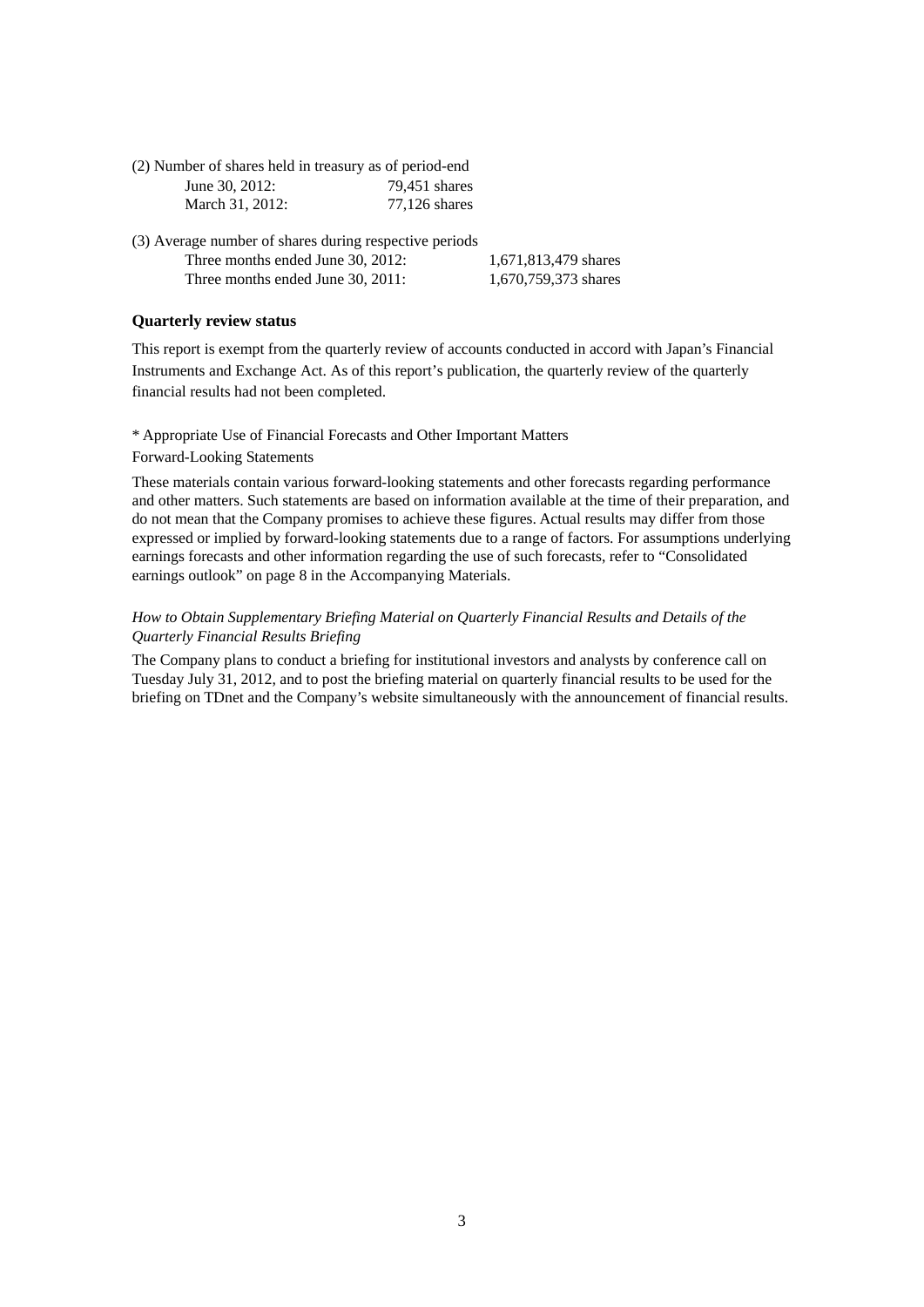# **Accompanying Materials – Contents**

| 1. Qualitative Information and Financial Statements                                              | 5  |
|--------------------------------------------------------------------------------------------------|----|
| (1) Consolidated operating results                                                               | 5  |
| (2) Consolidated financial position                                                              | 8  |
| (3) Consolidated earnings outlook                                                                | 8  |
| 2. Summary Information (Notes)                                                                   | 9  |
| (1) Changes affecting the status of material subsidiaries (scope of consolidation)               | 9  |
| (2) Accounting procedures specific to preparation of quarterly consolidated financial statements | 9  |
| (3) Changes in accounting policies, changes in accounting estimates, and correction of errors    | 9  |
| 3. Consolidated Financial Statements                                                             | 10 |
| (1) Consolidated balance sheets                                                                  | 10 |
| (2) Consolidated statements of income and comprehensive income                                   | 12 |
| (Consolidated statements of income for the three months ended June 30, 2012)                     | 12 |
| (Consolidated statements of comprehensive income for the three months ended June 30, 2012)       | 12 |
| (3) Notes on the going-concern assumption                                                        | 13 |
| (4) Notes on significant changes in the amount of shareholders' equity                           | 13 |
| (5) Segment information                                                                          | 13 |
| 4. Supplementary Information                                                                     | 14 |
| (1) Condensed consolidated cash flow statements                                                  | 14 |
| (2) Orders and sales                                                                             | 15 |
| (3) Net sales by geographic area                                                                 | 16 |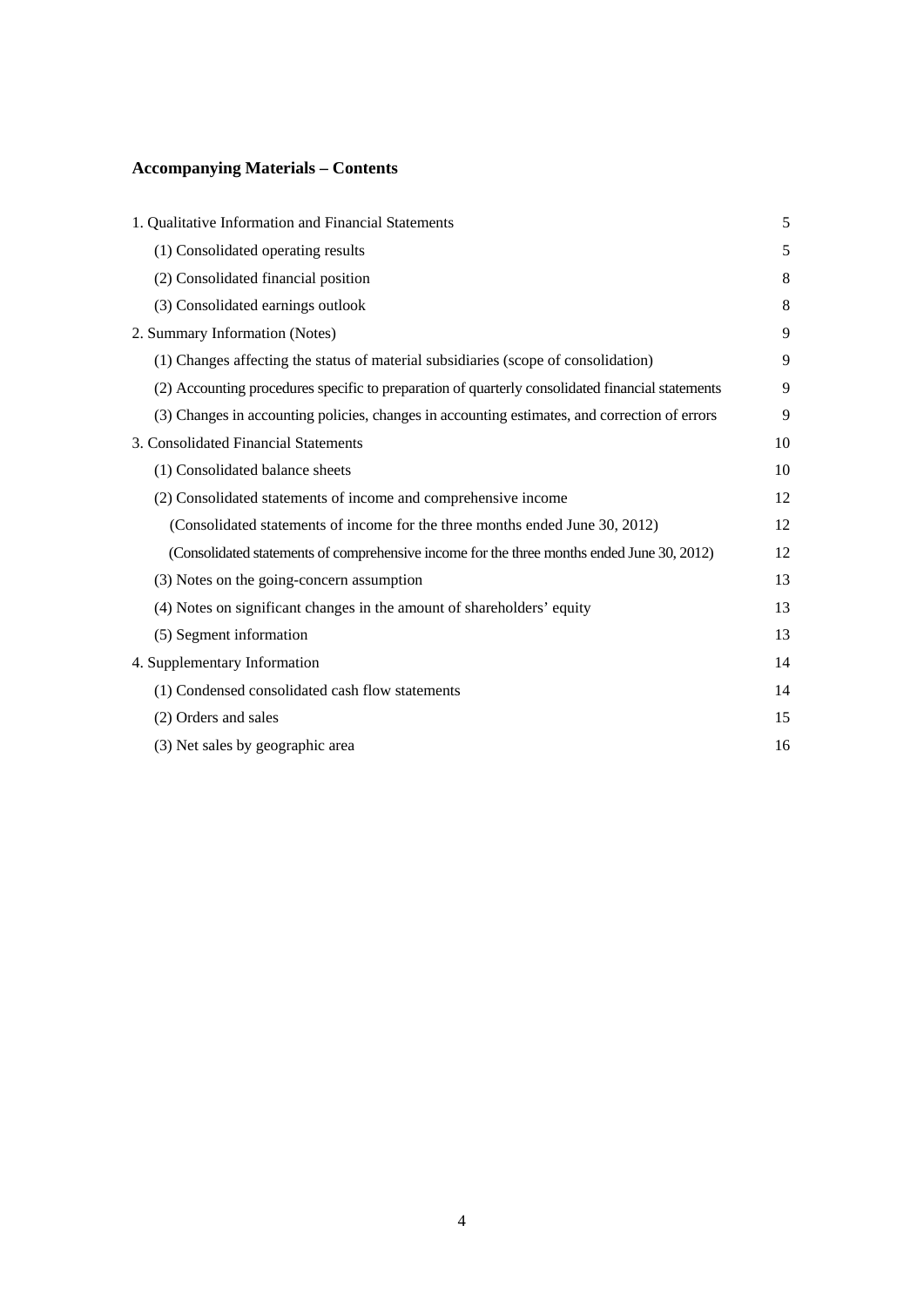# **1. Qualitative Information and Financial Statements (1) Consolidated operating results**

During the first quarter under review, the world economy as a whole continued to grow moderately, reflecting economic expansion mainly in India, Brazil and Southeast Asian countries, despite a lull in the economic growth of China. However, the risk of a further economic downturn grew in developed countries amid concerns that Europe's debtor nation problems would be prolonged, although signs of an improvement in employment situation were observed in the U.S.

In Japan, demand for reconstruction related to the Great East Japan Earthquake was moving into full swing, but its economy was faced with possible negative factors, including the prolongation of the yen's strength, power supply shortages and a further downturn of the global economy due to Europe's debtor nation problems. Meanwhile, the social roles by the Group, which is engaged in various key infrastructures, have become increasingly important amid mounting interest in the future of energy.

Under such business circumstances, the Group posted year-on-year decreases in overall sales and profits for the first quarter under review, as many business sectors saw sales or profits decline. Overall orders received increased because greater orders at the Plant & Infrastructure, Ship & Offshore Structure and Aerospace segments offset fewer orders at the Precision Machinery and other segments. Overall sales fell chiefly due to sharp decreases in the Motorcycle & Engine, Ship & Offshore Structure and Precision Machinery segments, caused by economic slowdowns in Europe and China, among others, despite increases in the Aerospace and other segments. Overall profits declined owing to lower profits in the Precision Machinery and Ship & Offshore Structure segments, despite rises in profits at the Aerospace and other segments, where sales advanced.

As a result, in the first quarter under review, orders received increased ¥20.3 billion year on year to ¥271.5 billion on a consolidated basis. Net sales decreased ¥8.0 billion to ¥283.5 billion. Operating income dropped ¥5.6 billion to ¥6.7 billion, recurring profit declined ¥2.9 billion to ¥11.7 billion, and net income fell ¥3.5 billion to ¥6.0 billion.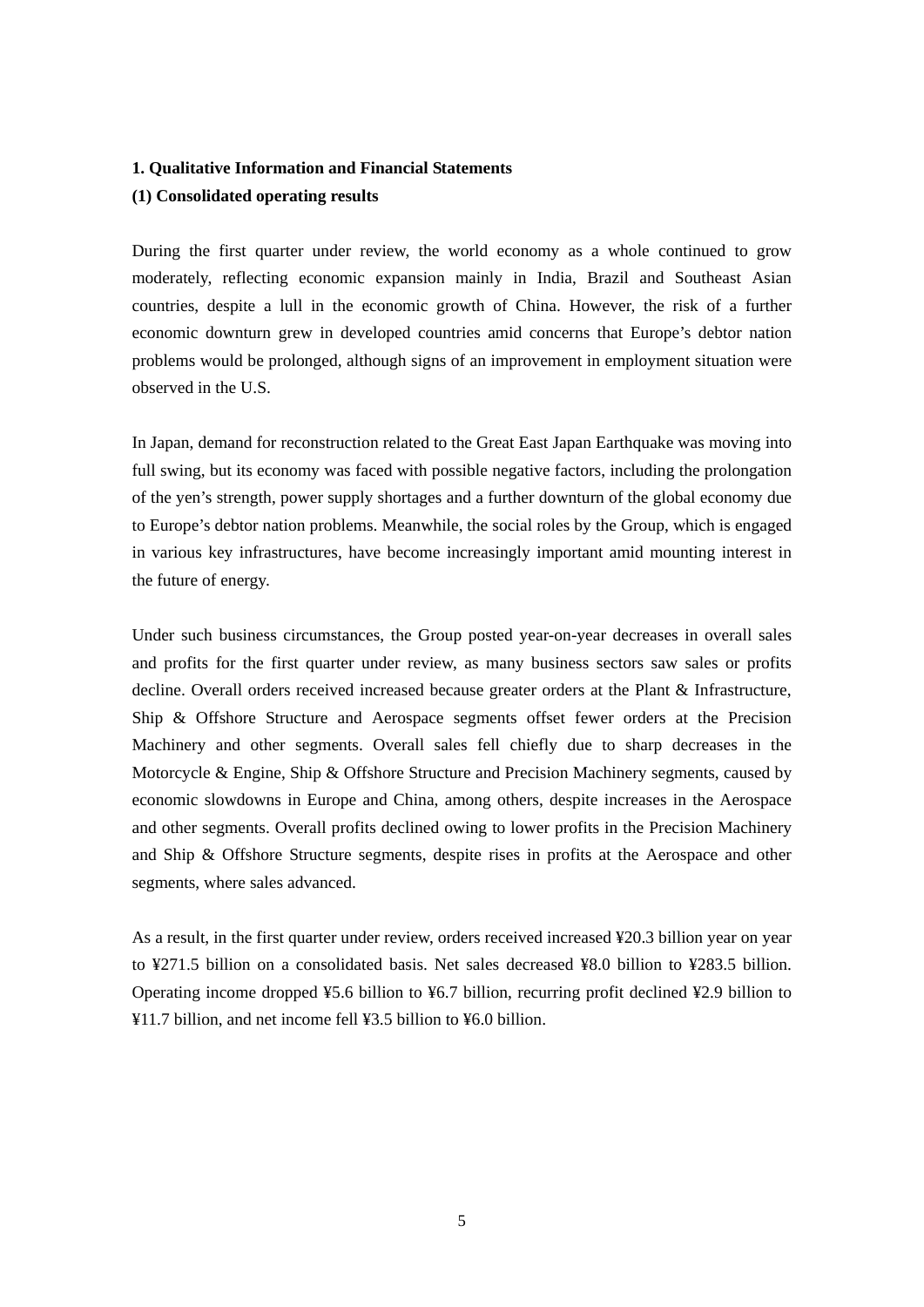Consolidated segment information for the first quarter of the fiscal year is summarized below.

#### **Segment Information**

| $\frac{1}{2}$             |       |                 |                          |        |                    |       |  |
|---------------------------|-------|-----------------|--------------------------|--------|--------------------|-------|--|
|                           |       | Orders received |                          |        |                    |       |  |
|                           |       |                 |                          |        | Three months ended |       |  |
|                           | 2011  |                 | 2012                     |        | June 30            |       |  |
|                           | Net   | Operating       | <b>Net</b><br>Operating  |        | 2011               | 2012  |  |
| Segment                   | sales | income          | sales                    | income |                    |       |  |
| Ship & Offshore Structure | 27.7  | 0.9             | 22.7                     | (0.6)  | 17.0               | 30.3  |  |
| <b>Rolling Stock</b>      | 25.8  | $0.0\,$         | 28.8                     | 0.1    | 22.6               | 25.3  |  |
| Aerospace                 | 40.0  | (0.8)           | 49.6                     | 0.8    | 30.6               | 34.4  |  |
| Gas Turbine & Machinery   | 45.5  | 3.3             | 45.3                     | 2.6    | 31.3               | 32.5  |  |
| Plant & Infrastructure    | 23.8  | 0.9             | 19.8                     | 0.1    | 19.1               | 37.1  |  |
| Motorcycle & Engine       | 59.6  | 0.3             | 53.4                     | (0.3)  | 59.6               | 53.4  |  |
| Precision Machinery       | 40.4  | 7.1             | 36.1                     | 3.9    | 43.4               | 28.6  |  |
| Other                     | 28.4  | 0.9             | 27.6                     | 0.5    | 27.2               | 29.6  |  |
| Adjustments               |       | (0.5)           | $\overline{\phantom{a}}$ | (0.7)  |                    |       |  |
| Total                     | 291.5 | 12.3            | 283.5                    | 6.7    | 251.1              | 271.5 |  |

Segment net sales, operating income, and orders received (billions of yen)

Note: Net sales include only sales to external customers.

## **Ship & Offshore Structure**

Orders received jumped ¥13.3 billion from a year earlier to ¥30.3 billion on a consolidated basis, due to the receipt of orders for three ships including an LNG carrier.

Net sales decreased ¥5.0 billion to ¥22.7 billion, owing to a fall in construction of Cape size bulk carriers, despite a growth in construction of Handymax size bulk carriers.

Operating income and loss deteriorated ¥1.5 billion from a year ago to an operating loss of ¥0.6 billion, affected by decreased net sales, booking of sales from less profitable projects, and reduced operations.

#### **Rolling Stock**

Orders received totaled ¥25.3 billion on a consolidated basis, up ¥2.7 billion year on year, primarily thanks to the receipt of orders from Taiwan for high-speed trains.

Net sales were ¥28.8 billion, up ¥2.9 billion. In Japan, sales rose because of a rise in sales to JR companies. Overseas, sales to Asia decreased, while those to North America increased, and as a result overall sales remained almost unchanged from the previous fiscal year.

Operating income remained virtually unchanged at ¥0.1 billion.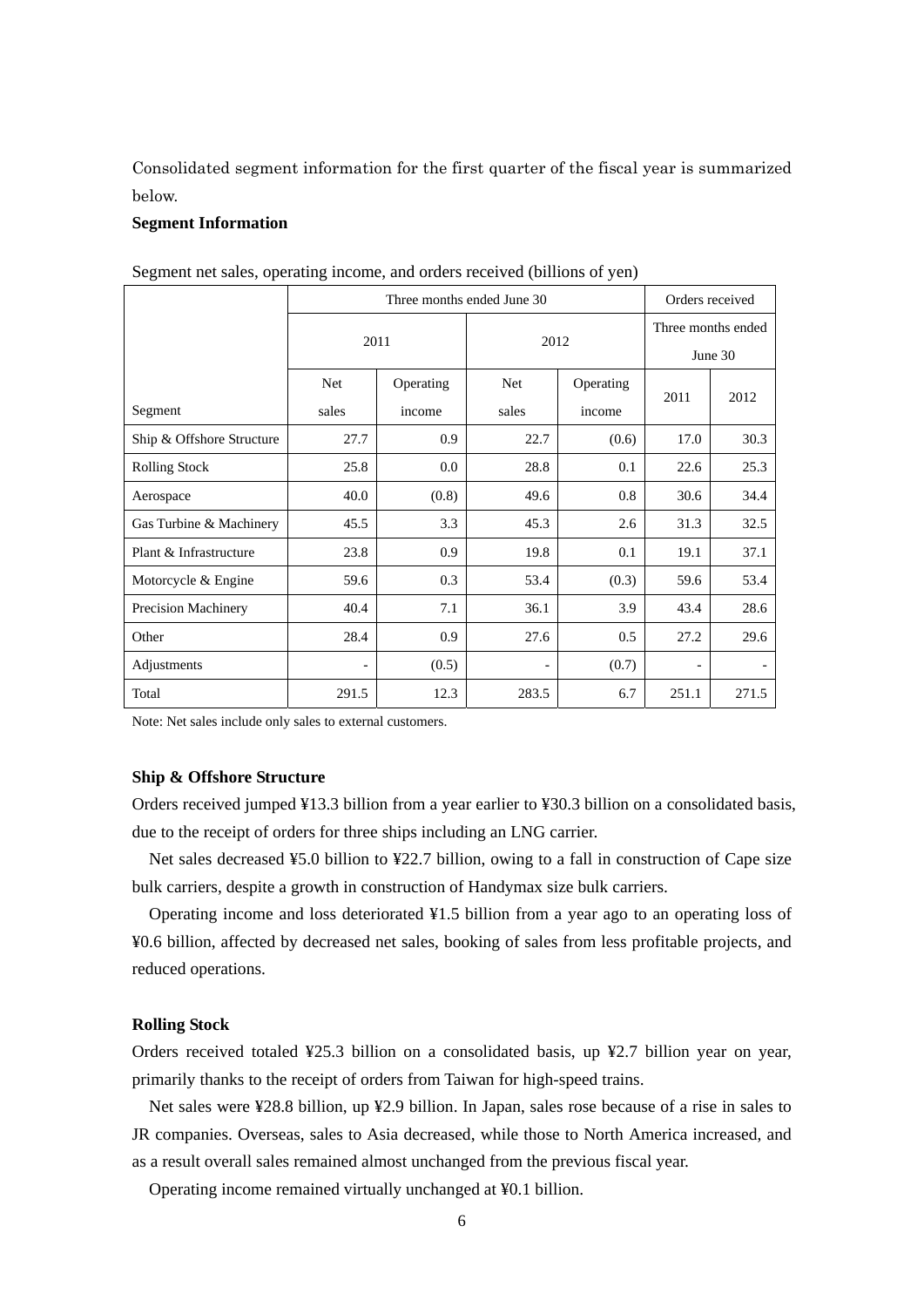#### **Aerospace**

Orders received increased ¥3.8 billion from the previous fiscal year to ¥34.4 billion on a consolidated basis, mainly due to rises in orders from Japan's Ministry of Defense and orders from Boeing for component parts for the Boeing 777 and 787.

Net sales jumped ¥9.5 billion to ¥49.6 billion, thanks to an increase in sales to the Ministry of Defense resulting from the progress of work for P-1 next-generation patrol aircraft and a rise in sales to Boeing of component parts for the Boeing 787. In addition, sales of component parts for the Boeing 777 continued to be robust.

Operating income and loss improved ¥1.7 billion from a year earlier to an operating income of ¥0.8 billion, largely because of increased sales and reduced costs.

#### **Gas Turbine & Machinery**

Orders received totaled ¥32.5 billion on a consolidated basis, up ¥1.1 billion from a year earlier, chiefly due to larger orders for component parts for commercial aircraft jet engines.

Net sales remained almost unchanged at ¥45.3 billion, buoyed by increases in sales of component parts for commercial aircraft jet engines and industrial gas turbines, despite a decrease in sales of turbine facilities.

Operating income was ¥2.6 billion, down ¥0.7 billion, primarily affected by the strong yen and higher R&D expenses.

#### **Plant & Infrastructure**

Orders received substantially increased ¥18.0 billion year on year to ¥37.1 billion on a consolidated basis, thanks to the receipt of orders for cryogenic tanks and such like for the Ichthys LNG project.

Net sales declined ¥3.9 billion to ¥19.8 billion, owing to a drop in large orders from overseas, although sales of LNG storage tanks continued to be strong and sales of conveying facility and municipal refuse incineration plants went up.

Operating income decreased ¥0.8 billion to ¥0.1 billion, due to falls in sales and profitability.

#### **Motorcycle & Engine**

Net sales were ¥53.4 billion, down ¥6.1 billion from a year earlier, hurt by a delayed recovery in developed countries' markets and, in particular, a sharp sales drop in Europe, despite an increase in sales of motorcycles for emerging countries such as Indonesia and Brazil.

Operating income and loss worsened ¥0.7 billion to an operating loss of ¥0.3 billion, largely due to a decrease in sales.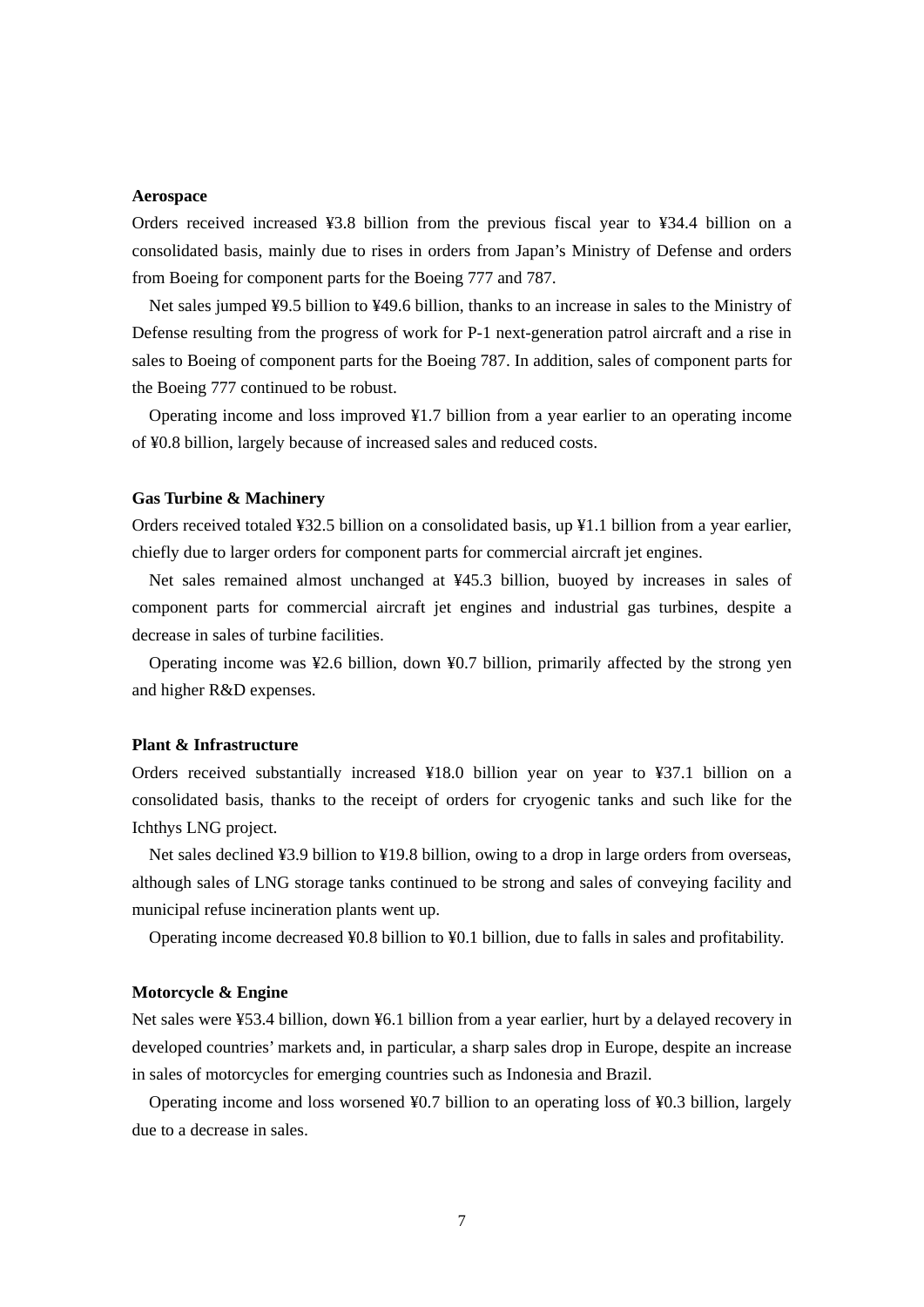#### **Precision Machinery**

Orders received sharply decreased ¥14.8 billion from a year ago to ¥28.6 billion on a consolidated basis, due to a substantial decline in orders for hydraulic equipment from the construction machinery market in emerging countries.

Net sales fell ¥4.3 billion to ¥36.1 billion, owing to a drop in sales of hydraulic equipment to the construction machinery market in emerging countries, mainly China, and a decrease in sales of industrial robots, particularly for semiconductor manufacturing process equipment.

Operating income declined ¥3.1 billion to ¥3.9 billion, because of lower sales and an increase in fixed expenses caused by capital spending and greater number of personnel.

#### **Other Operations**

Net sales totaled ¥27.6 billion, down ¥0.8 billion from the previous fiscal year. Operating income was ¥0.5 billion, down ¥0.3 billion.

#### **(2) Consolidated financial position**

At the end of the first quarter under review, total assets stood at ¥1,374.2 billion on a consolidated basis, up ¥12.0 billion from the previous fiscal year, reflecting a decrease in trade receivables, an increase in inventories resulting from progress toward completion of construction jobs, and investments in Dalian COSCO KHI Shipbuilding Engineering Co., Ltd. Liabilities were ¥1,058.4 billion, up ¥12.1 billion, due to rises in short-term debt and advances from customers, despite a fall in trade payables. Interest-bearing debt was ¥435.0 billion, up ¥27.8 billion. Net assets were ¥315.8 billion, down ¥0.1 billion, reflecting payment of dividends and the booking of a net income.

#### **(3) Consolidated earnings outlook**

The Company has left unchanged the consolidated earnings forecasts for the fiscal year ending March 31, 2013 (announced April 26, 2012).

The Company's earnings forecasts assume exchange rates of ¥80 to the US dollar and ¥100 to the euro.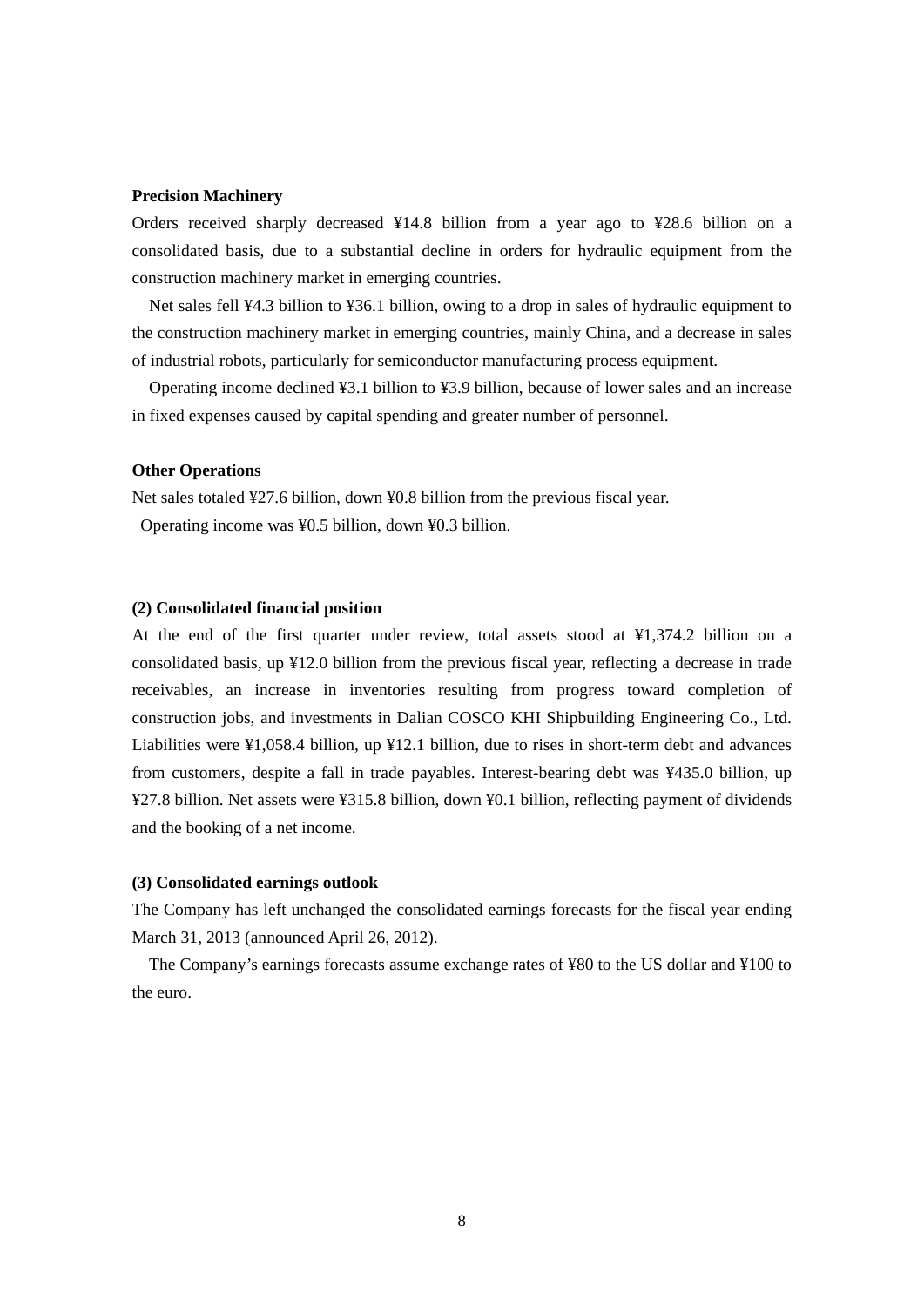#### **2. Summary Information (Notes)**

**(1) Changes affecting the status of material subsidiaries (scope of consolidation)**  Not applicable

### **(2) Accounting procedures specific to preparation of quarterly consolidated financial statements**

The Company calculates tax expense by rationally estimating its effective tax rate after application of deferred-tax accounting to pretax net income for the fiscal year, which includes the first quarter under review, and multiplying quarterly pretax net income by said estimated effective tax rate. If unable to use the estimated effective tax rate, the Company calculates tax expense by multiplying the statutory effective tax rate by quarterly pretax net income adjusted to reflect material differences other than temporary differences.

Income taxes are reported inclusive of income tax adjustments.

# **(3) Changes in accounting policies, changes in accounting estimates, and correction of errors**

#### *Change in depreciation method*

In accordance with the revision to the Corporate Tax Law, from the first quarter under review, the Company and its domestic consolidated subsidiaries have changed the depreciation method for property, plant and equipment acquired on or after April 1, 2012 to the method stipulated in the revised Corporate Tax Law.

This change had little impact on consolidated earnings for the quarter under review.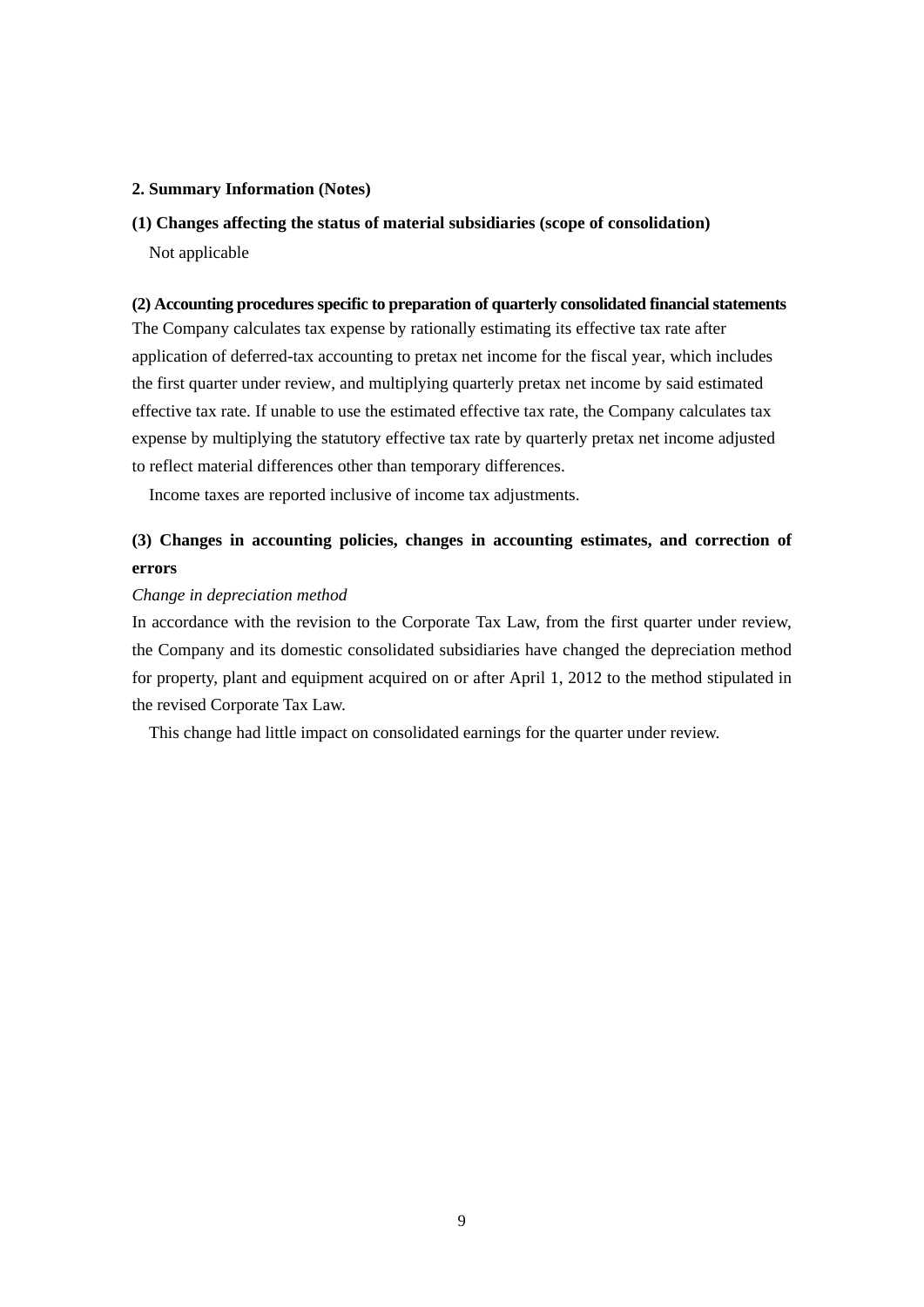# **3. Consolidated Financial Statements**

# **(1) Consolidated balance sheets**

|                                                |                 | Millions of yen    |
|------------------------------------------------|-----------------|--------------------|
|                                                | As of           | Three months ended |
|                                                | March 31, 2012  | June 30, 2012      |
| <b>Assets</b>                                  |                 |                    |
| Current assets                                 |                 |                    |
| Cash on hand and in banks                      | 34,316          | 33,439             |
| Trade receivables                              | 404,054         | 371,389            |
| Merchandise and finished products              | 53,558          | 53,540             |
| Work in process                                | 300,224         | 320,798            |
| Raw materials and supplies                     | 88,113          | 86,074             |
| Other current assets                           | 90,174          | 93,384             |
| Allowance for doubtful receivables             | (3,255)         | (3,174)            |
| Total current assets                           | 967,186         | 955,452            |
| Fixed assets                                   |                 |                    |
| Net property, plant and equipment              | 274,750         | 279,221            |
| Intangible assets                              |                 |                    |
| Goodwill                                       | 300             | 215                |
| Other                                          | 18,485          | 18,507             |
| Total intangible assets                        | 18,786          | 18,723             |
| Investments and other assets                   |                 |                    |
| Other                                          | 102,356         | 121,723            |
| Allowance for doubtful receivables             | (940)           | (901)              |
| Total investments and other assets             | 101,416         | 120,821            |
| Total fixed assets                             | 394,953         | 418,765            |
| <b>Total assets</b>                            | 1,362,139       | 1,374,217          |
|                                                |                 |                    |
| <b>Liabilities</b>                             |                 |                    |
| <b>Current liabilities</b>                     |                 |                    |
| Trade payables                                 | 310,775         | 286,779            |
| Short-term debt                                | 137,568         | 158,685            |
| Income taxes payable                           | 4,627           | 3,996              |
| <b>Accrued bonuses</b>                         | 20,582          | 22,983             |
| Provision for losses on construction contracts | 30,977          | 29,122             |
| Other provisions                               | 7,128           | 6,343              |
| Advances from customers                        | 99,050          | 119,097            |
| Other                                          | 85,291          | 82,104             |
| Total current liabilities                      | 696,002         | 709,112            |
|                                                |                 |                    |
| Long-term liabilities                          |                 |                    |
| Bonds payable                                  | 60,000          | 60,000             |
| Long-term debt                                 | 198,737         | 196,374            |
| Employees' retirement and severance benefits   | 75,052          | 73,917             |
| Other provisions                               | 4,192           | 3,904              |
| Other                                          | 12,232          | 15,096             |
| Total long-term liabilities                    | 350,214         | 349,293            |
| <b>Total liabilities</b>                       | 1,046,216       | 1,058,405          |
|                                                |                 |                    |
| <b>Net assets</b>                              |                 |                    |
| Shareholders' equity<br>Common stock           |                 |                    |
|                                                | 104,484         | 104,484            |
| Capital surplus                                | 54,393          | 54,393             |
| Retained earnings                              | 176,414         | 173,881            |
| Treasury stock                                 | (22)<br>335,270 | (23)               |
| Total shareholders' equity                     |                 | 332,736            |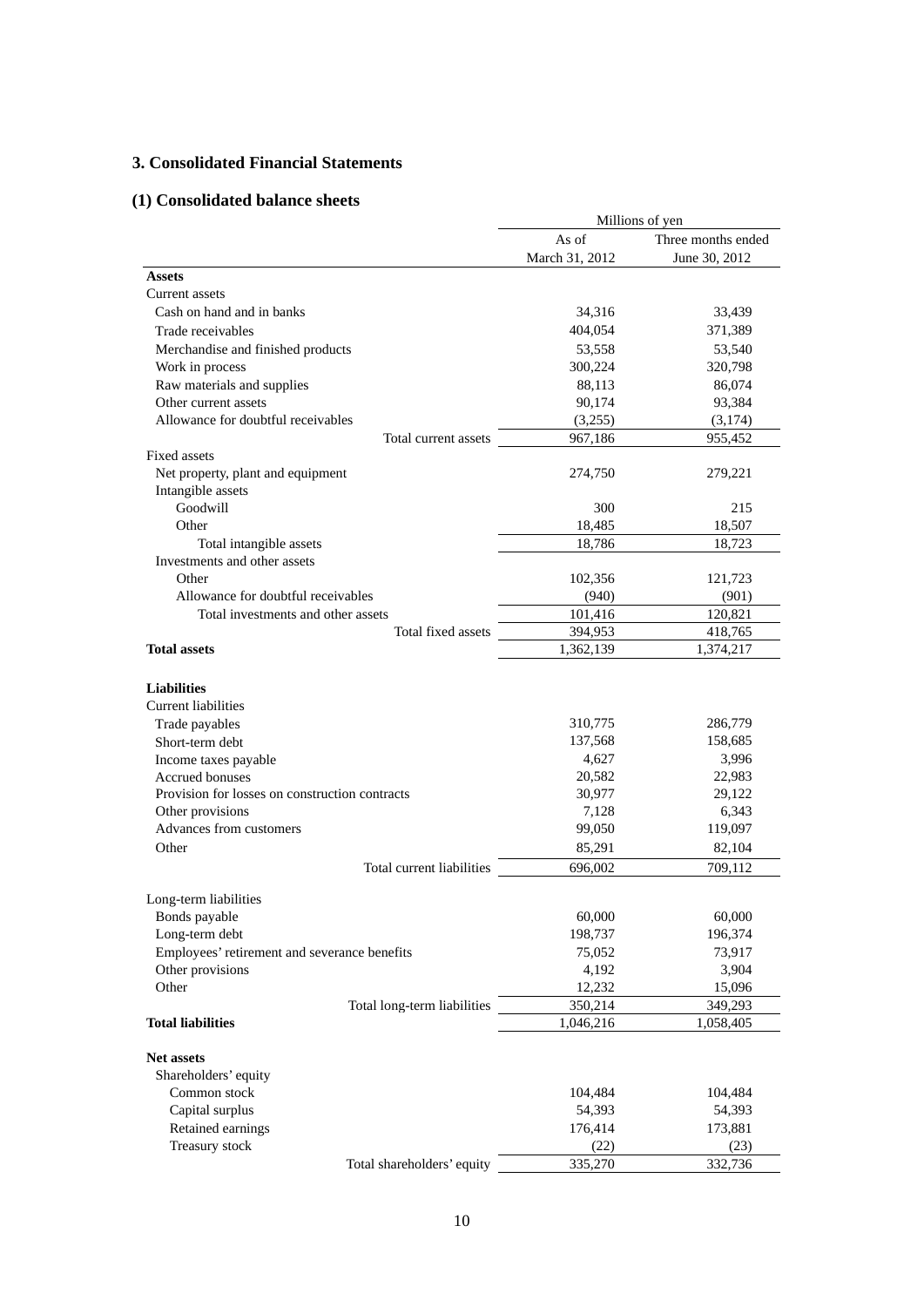| 3,989     | 2,808     |
|-----------|-----------|
| 246       | 1.900     |
| (33, 451) | (32,010)  |
| (29,215)  | (27, 302) |
| 9.868     | 10,377    |
| 315,922   | 315,812   |
| 1,362,139 | 1,374,217 |
|           |           |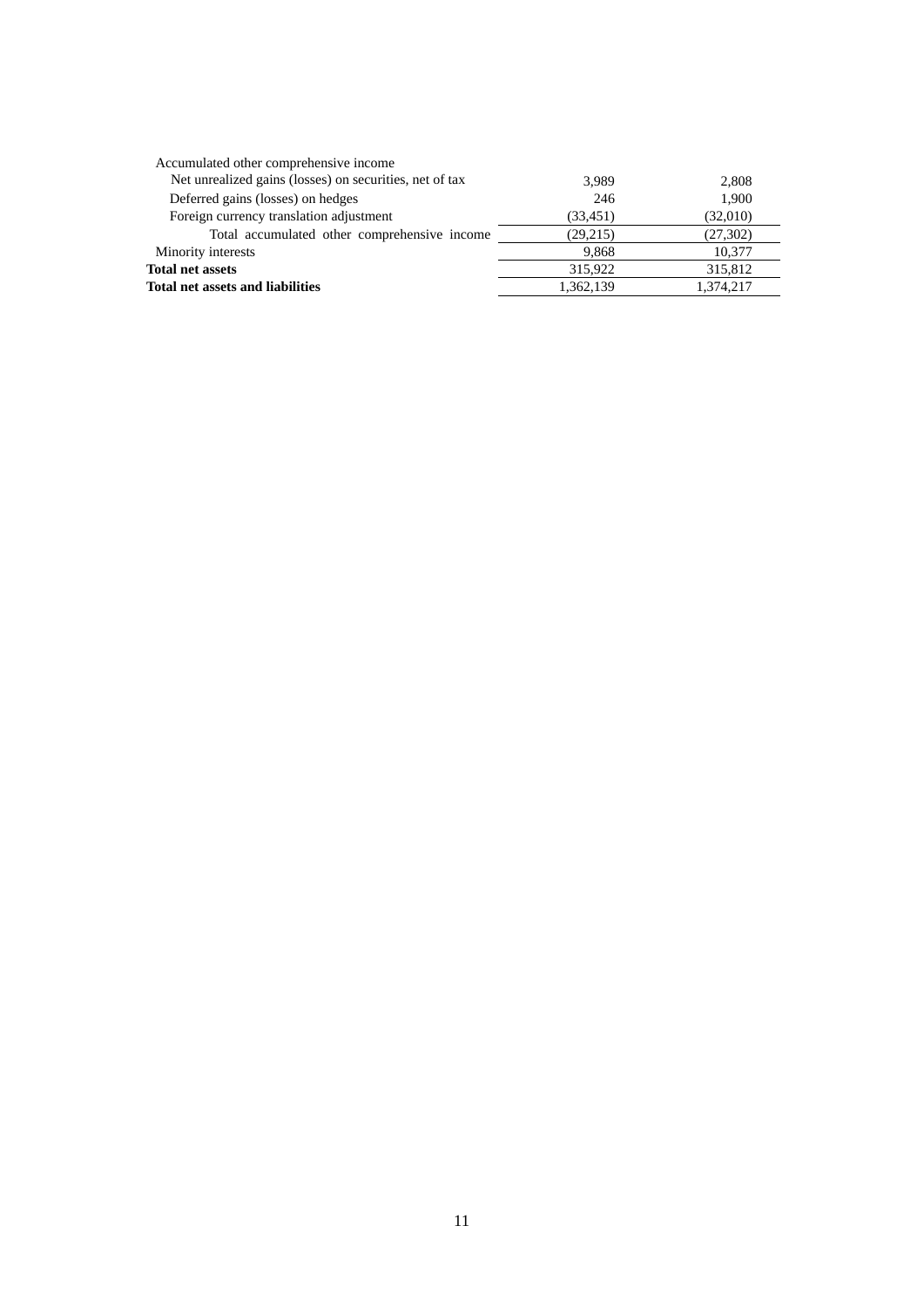# (**2) Consolidated statements of income and comprehensive income**

# **Consolidated statements of income**

| onsonuateu statements of meome                                   | Millions of yen                     |                                     |  |
|------------------------------------------------------------------|-------------------------------------|-------------------------------------|--|
|                                                                  | Three months ended<br>June 30, 2011 | Three months ended<br>June 30, 2012 |  |
| Net sales                                                        | 291,579                             | 283,530                             |  |
| Cost of sales                                                    | 244,360                             | 240,094                             |  |
| Gross profit                                                     | 47,218                              | 43,435                              |  |
| Selling, general and administrative expenses                     |                                     |                                     |  |
| Salaries and benefits                                            | 9,668                               | 9,970                               |  |
| R&D expenses                                                     | 7,009                               | 8,190                               |  |
| Provision for doubtful accounts                                  | 195                                 | 8                                   |  |
| Other                                                            | 17,971                              | 18,524                              |  |
| Total selling, general and administrative expenses               | 34,844                              | 36,693                              |  |
| Operating income (loss)                                          | 12,373                              | 6,741                               |  |
| Non-operating income                                             |                                     |                                     |  |
| Interest income                                                  | 367                                 | 419                                 |  |
| Dividend income                                                  | 321                                 | 264                                 |  |
| Equity in income of non-consolidated subsidiaries and affiliates | 2,098                               | 2,296                               |  |
| Foreign exchange gain, net                                       | 313                                 | 2,658                               |  |
| Other                                                            | 1,218                               | 1,068                               |  |
| Total non-operating income                                       | 4,318                               | 6,707                               |  |
| Non-operating expenses                                           |                                     |                                     |  |
| Interest expense                                                 | 1,104                               | 1,017                               |  |
| Loss on valuation of securities                                  | 7                                   | 18                                  |  |
| Other                                                            | 910                                 | 686                                 |  |
| Total non-operating expenses                                     | 2,022                               | 1,722                               |  |
| Recurring profit (loss)                                          | 14,669                              | 11,727                              |  |
| <b>Extraordinary losses</b>                                      |                                     |                                     |  |
| Loss on impairment of fixed assets                               | 564                                 |                                     |  |
| Total extraordinary losses                                       | 564                                 |                                     |  |
| Income (loss) before income taxes and minority interests         | 14,104                              | 11,727                              |  |
| Income taxes                                                     | 3,946                               | 5,100                               |  |
| Income before minority interests                                 | 10,158                              | 6,626                               |  |
| Minority interests in net income of consolidated subsidiaries    | 599                                 | 595                                 |  |
| Net income (loss)                                                | 9,558                               | 6,030                               |  |

# **Consolidated statements of comprehensive income**

|                                                                                        | Millions of yen                     |                                     |  |
|----------------------------------------------------------------------------------------|-------------------------------------|-------------------------------------|--|
|                                                                                        | Three months ended<br>June 30, 2011 | Three months ended<br>June 30, 2012 |  |
| Income before minority interests                                                       | 10,158                              | 6,626                               |  |
| Other comprehensive income                                                             |                                     |                                     |  |
| Net unrealized gains (losses) on securities, net of tax                                | (251)                               | (1,203)                             |  |
| Deferred gains (losses) on hedges                                                      | 614                                 | 1.653                               |  |
| Foreign currency translation adjustment                                                | (488)                               | 340                                 |  |
| Share of other comprehensive income of associates accounted<br>for using equity method | 1,003                               | 1,469                               |  |
| Total other comprehensive income                                                       | 878                                 | 2.260                               |  |
| Comprehensive Income attributable to:                                                  | 11,036                              | 8,886                               |  |
| Owners of the parent company                                                           | 10,235                              | 7,944                               |  |
| Minority interests                                                                     | 801                                 | 942                                 |  |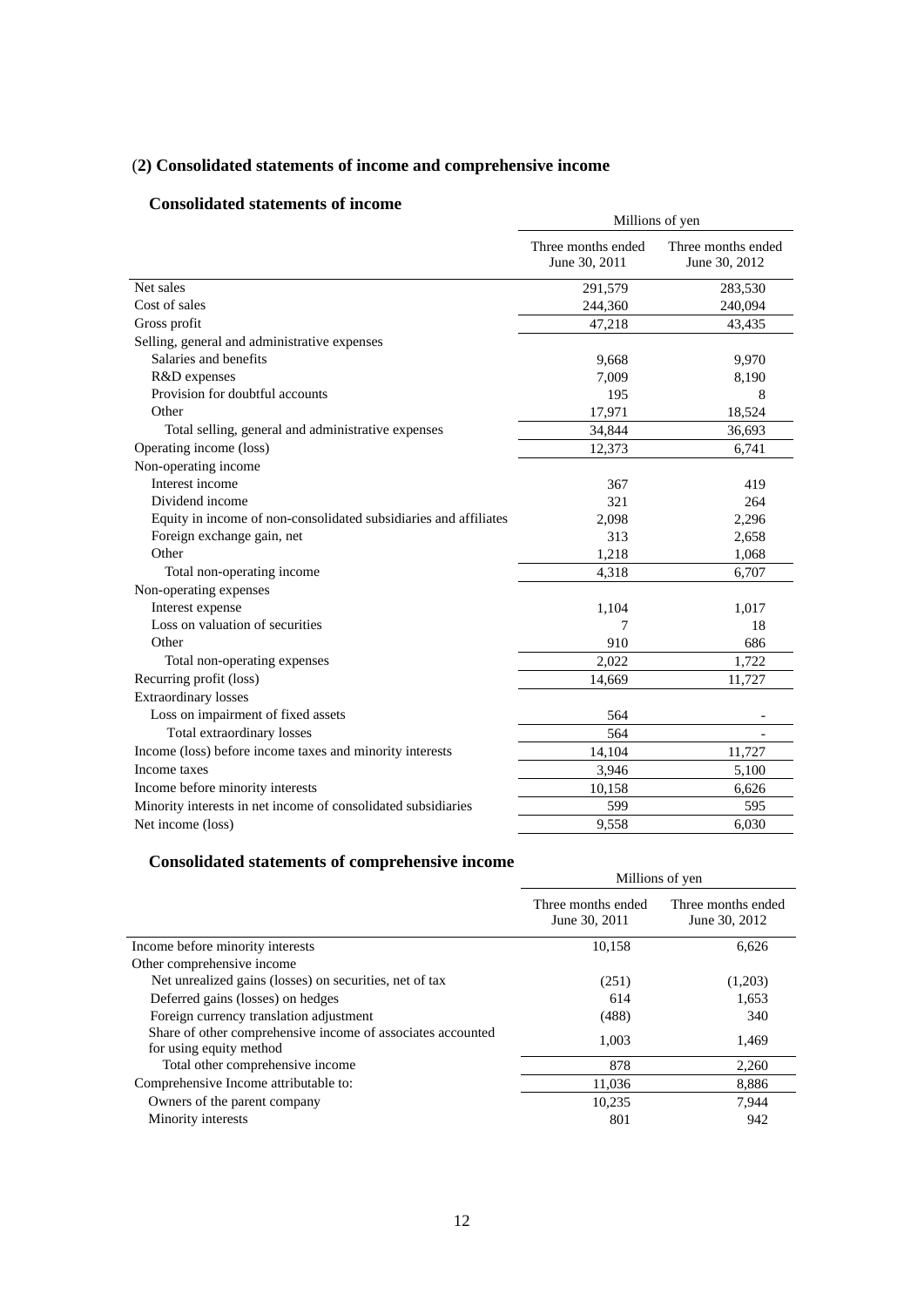### (**3) Notes on the going-concern assumption**

Not applicable

# **(4) Notes on significant changes in the amount of shareholders' equity**

Not applicable

## **(5) Segment information and others**

*Segment information* 

- 1. Three months ended June 30, 2011 (April 1, 2011 June 30, 2011)
- (1) Sales and income (loss) by reportable segment

|                            |                |                       |             | Millions of yen            |
|----------------------------|----------------|-----------------------|-------------|----------------------------|
|                            | External sales | Intersegment<br>sales | Total sales | Operating<br>income (loss) |
| Ship & Offshore Structure  | 27.751         | 101                   | 27.853      | 950                        |
| <b>Rolling Stock</b>       | 25,878         | 63                    | 25.941      | 48                         |
| Aerospace                  | 40.029         | 442                   | 40.471      | (898)                      |
| Gas Turbine & Machinery    | 45,569         | 3,896                 | 49.466      | 3,386                      |
| Plant & Infrastructure     | 23,825         | 1.919                 | 25,744      | 999                        |
| Motorcycle & Engine        | 59.611         | 209                   | 59,820      | 353                        |
| <b>Precision Machinery</b> | 40.481         | 3.219                 | 43,700      | 7,125                      |
| Other                      | 28,432         | 7,670                 | 36,102      | 922                        |
| Reportable segment total   | 291,579        | 17,522                | 309.101     | 12,889                     |
| Adjustments*1              |                | (17,522)              | (17,522)    | (515)                      |
| Consolidated total         | 291.579        |                       | 291.579     | 12.373                     |

Notes: 1. Breakdown of adjustments:

|                           | Millions of yen |
|---------------------------|-----------------|
| Income                    | Amount          |
| Intersegment transactions |                 |
| Corporate expenses*       | 563             |
| Total                     | 515             |

\*Corporate expenses mainly comprise general and administrative expenses not attributed to reportable segments.

2. Segment income adjustments are based on operating income reported on the consolidated statements of income for the corresponding period.

 (2) Impairment loss on fixed assets and goodwill by reportable segment Not applicable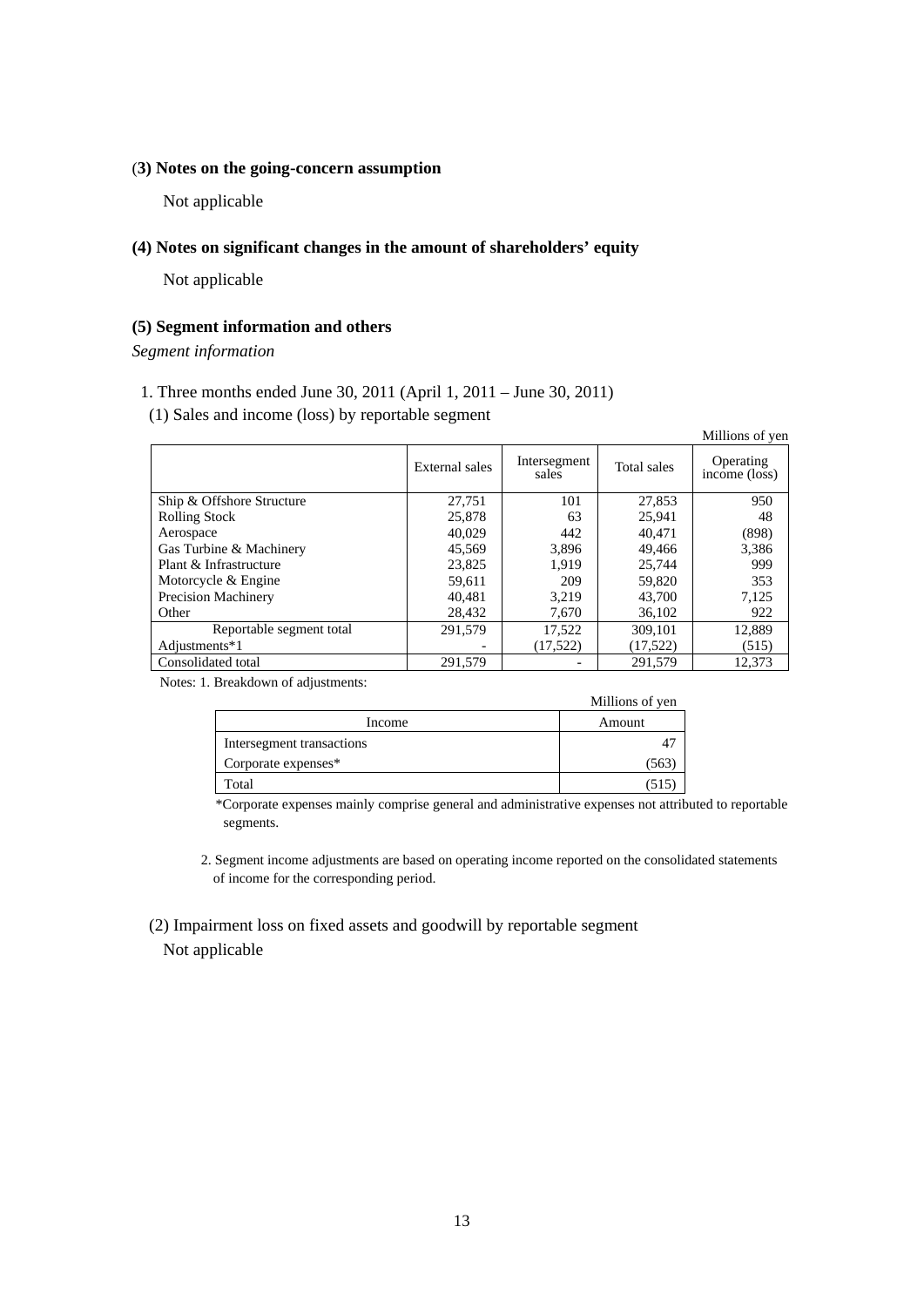# 2. Three months ended June 30, 2012 (April 1, 2012 – June 30, 2012)

(1) Sales and income (loss) by reportable segment

|                            |                |                       |             | Millions of yen            |
|----------------------------|----------------|-----------------------|-------------|----------------------------|
|                            | External sales | Intersegment<br>sales | Total sales | Operating<br>income (loss) |
| Ship & Offshore Structure  | 22,712         | 290                   | 23,003      | (644)                      |
| <b>Rolling Stock</b>       | 28,830         | 105                   | 28,935      | 146                        |
| Aerospace                  | 49,614         | 708                   | 50,322      | 889                        |
| Gas Turbine & Machinery    | 45,387         | 3.756                 | 49.143      | 2,676                      |
| Plant & Infrastructure     | 19,840         | 3.079                 | 22,920      | 197                        |
| Motorcycle & Engine        | 53.430         | 162                   | 53,592      | (347)                      |
| <b>Precision Machinery</b> | 36,101         | 2.763                 | 38,864      | 3,992                      |
| Other                      | 27,613         | 7.959                 | 35,573      | 554                        |
| Reportable segment total   | 283,530        | 18,825                | 302,355     | 7,466                      |
| Adjustments*1              |                | (18, 825)             | (18, 825)   | (724)                      |
| Consolidated total         | 283,530        |                       | 283.530     | 6.741                      |

Notes: 1. Breakdown of adjustments:

| $\cdot$                   | Millions of yen |
|---------------------------|-----------------|
| Income                    | Amount          |
| Intersegment transactions |                 |
| Corporate expenses*       |                 |
| Total                     |                 |

\* Corporate expenses mainly comprise general and administrative expenses not attributed to reportable segments.

2. Segment income adjustments are based on operating income reported on the consolidated statements of income for the corresponding period.

## (2) Impairment loss on fixed assets and goodwill by reportable segment

Not applicable

# **4. Supplementary information**

# **(1) Condensed consolidated cash flow statements**

|                                            | Millions of yen                     |                                     |  |
|--------------------------------------------|-------------------------------------|-------------------------------------|--|
|                                            | Three months ended<br>June 30, 2011 | Three months ended<br>June 30, 2012 |  |
| Cash flow from operating activities        | (10,239)                            | 7.995                               |  |
| Cash flow from investing activities        | (14, 869)                           | (30,618)                            |  |
| Cash flow from financing activities        | 11.189                              | 22.629                              |  |
| Cash and cash equivalents at end of period | 27,538                              | 32,490                              |  |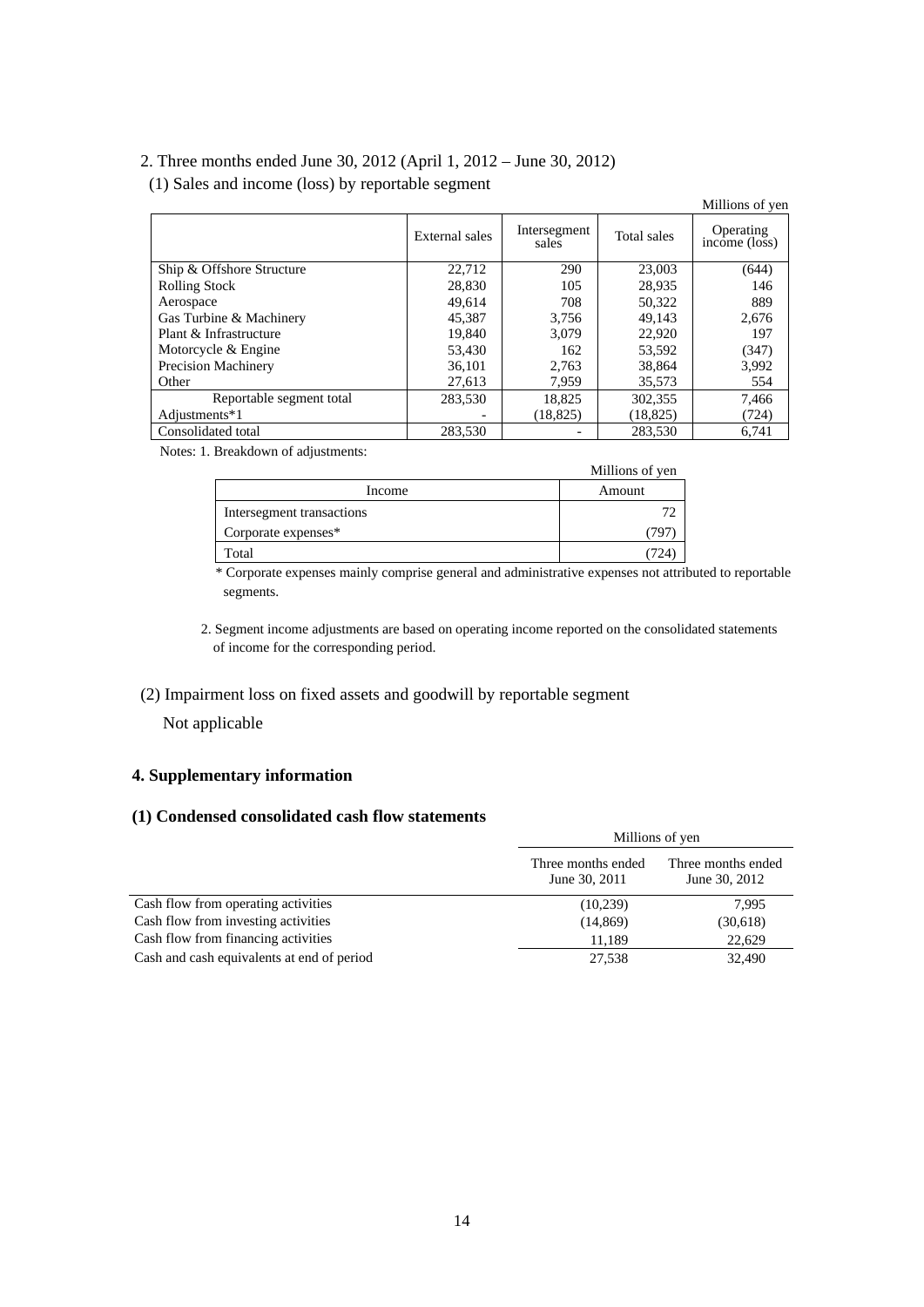# **(2) Orders and sales (consolidated)**

#### **Orders received**

|                            | Three months ended<br>June 30, 2011 |            | Three months ended<br>June 30, 2012 |            | March 31, 2012 | Year ended |
|----------------------------|-------------------------------------|------------|-------------------------------------|------------|----------------|------------|
|                            | million yen                         | % of total | million yen                         | % of total | million yen    | % of total |
| Ship & Offshore Structure  | 17,003                              | 6.7        | 30,345                              | 11.1       | 39,909         | 3.0        |
| <b>Rolling Stock</b>       | 22,646                              | 9.0        | 25,350                              | 9.3        | 66,099         | 5.0        |
| Aerospace                  | 30,610                              | 12.1       | 34,434                              | 12.6       | 327,233        | 24.9       |
| Gas Turbine & Machinery    | 31,377                              | 12.4       | 32,531                              | 11.9       | 227,281        | 17.3       |
| Plant & Infrastructure     | 19,143                              | 7.6        | 37,186                              | 13.6       | 119,284        | 9.0        |
| Motorcycle & Engine        | 59.611                              | 23.7       | 53,430                              | 19.6       | 235,243        | 17.9       |
| <b>Precision Machinery</b> | 43.490                              | 17.3       | 28,606                              | 10.5       | 174,587        | 13.3       |
| Other                      | 27.297                              | 10.8       | 29,673                              | 10.9       | 122,239        | 9.3        |
| Total                      | 251.181                             | 100.0      | 271,557                             | 100.0      | 1.311.878      | 100.0      |

Note: The Motorcycle & Engine segment's orders received are equal to its net sales as production is based mainly on estimated demand.

## **Net sales**

|                            | Three months ended<br>June 30, 2011 |            | Three months ended<br>June 30, 2012 |            | Year ended<br>March 31, 2012 |            |
|----------------------------|-------------------------------------|------------|-------------------------------------|------------|------------------------------|------------|
|                            | million yen                         | % of total | million yen                         | % of total | million ven                  | % of total |
| Ship & Offshore Structure  | 27.751                              | 9.5        | 22,712                              | 8.0        | 113,532                      | 8.7        |
| <b>Rolling Stock</b>       | 25,878                              | 8.8        | 28,830                              | 10.1       | 132.684                      | 10.1       |
| Aerospace                  | 40.029                              | 13.7       | 49,614                              | 17.4       | 206,580                      | 15.8       |
| Gas Turbine & Machinery    | 45.569                              | 15.6       | 45.387                              | 16.0       | 194.655                      | 14.9       |
| Plant & Infrastructure     | 23,825                              | 8.1        | 19,840                              | 6.9        | 122,800                      | 9.4        |
| Motorcycle & Engine        | 59,611                              | 20.4       | 53,430                              | 18.8       | 235,243                      | 18.0       |
| <b>Precision Machinery</b> | 40.481                              | 13.8       | 36,101                              | 12.7       | 175,077                      | 13.4       |
| Other                      | 28.432                              | 9.7        | 27,613                              | 9.7        | 123,205                      | 9.4        |
| Total                      | 291.579                             | 100.0      | 283,530                             | 100.0      | 1.303.778                    | 100.0      |

## **Order backlog**

|                            | Year ended<br>March 31, 2012 |                          | Three months ended<br>June 30, 2012 |            | Three months ended<br>June 30, 2011 |            |
|----------------------------|------------------------------|--------------------------|-------------------------------------|------------|-------------------------------------|------------|
|                            | million yen                  | % of total               | million yen                         | % of total | million yen                         | % of total |
| Ship & Offshore Structure  | 102,870                      | 6.8                      | 109,070                             | 7.5        | 165,306                             | 11.4       |
| <b>Rolling Stock</b>       | 345,170                      | 23.1                     | 329,214                             | 22.7       | 412,178                             | 28.4       |
| Aerospace                  | 386,376                      | 25.8                     | 368,469                             | 25.4       | 257,654                             | 17.7       |
| Gas Turbine & Machinery    | 409.819                      | 27.4                     | 386,963                             | 26.7       | 360,192                             | 24.8       |
| Plant & Infrastructure     | 181,698                      | 12.1                     | 189.747                             | 13.1       | 180,677                             | 12.4       |
| Motorcycle & Engine        |                              | $\overline{\phantom{a}}$ |                                     |            |                                     |            |
| <b>Precision Machinery</b> | 42,300                       | 2.8                      | 34,805                              | 2.4        | 45,800                              | 3.1        |
| Other                      | 25,879                       | 1.7                      | 27.936                              | 1.9        | 25,709                              | 1.7        |
| Total                      | 1.494.116                    | 100.0                    | 1.446.207                           | 100.0      | 1.447.519                           | 100.0      |